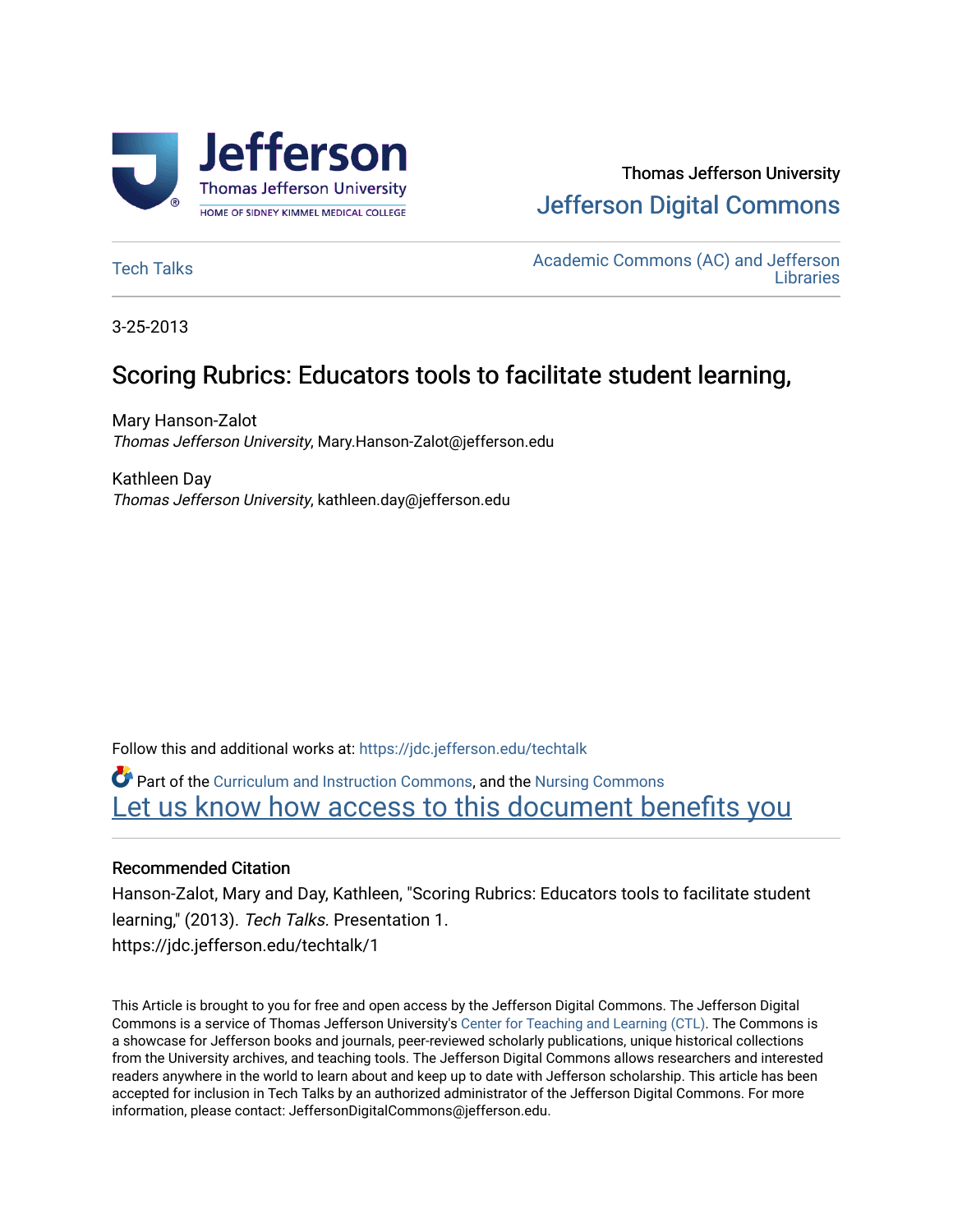# Scoring Rubrics

#### **EDUCATOR TOOLS TO FACILITATE S T U D E N T L E A R N I N G**

**K A T H L E E N D A Y & M A R Y H A N S O N -Z A L O T MARCH 25, 2013**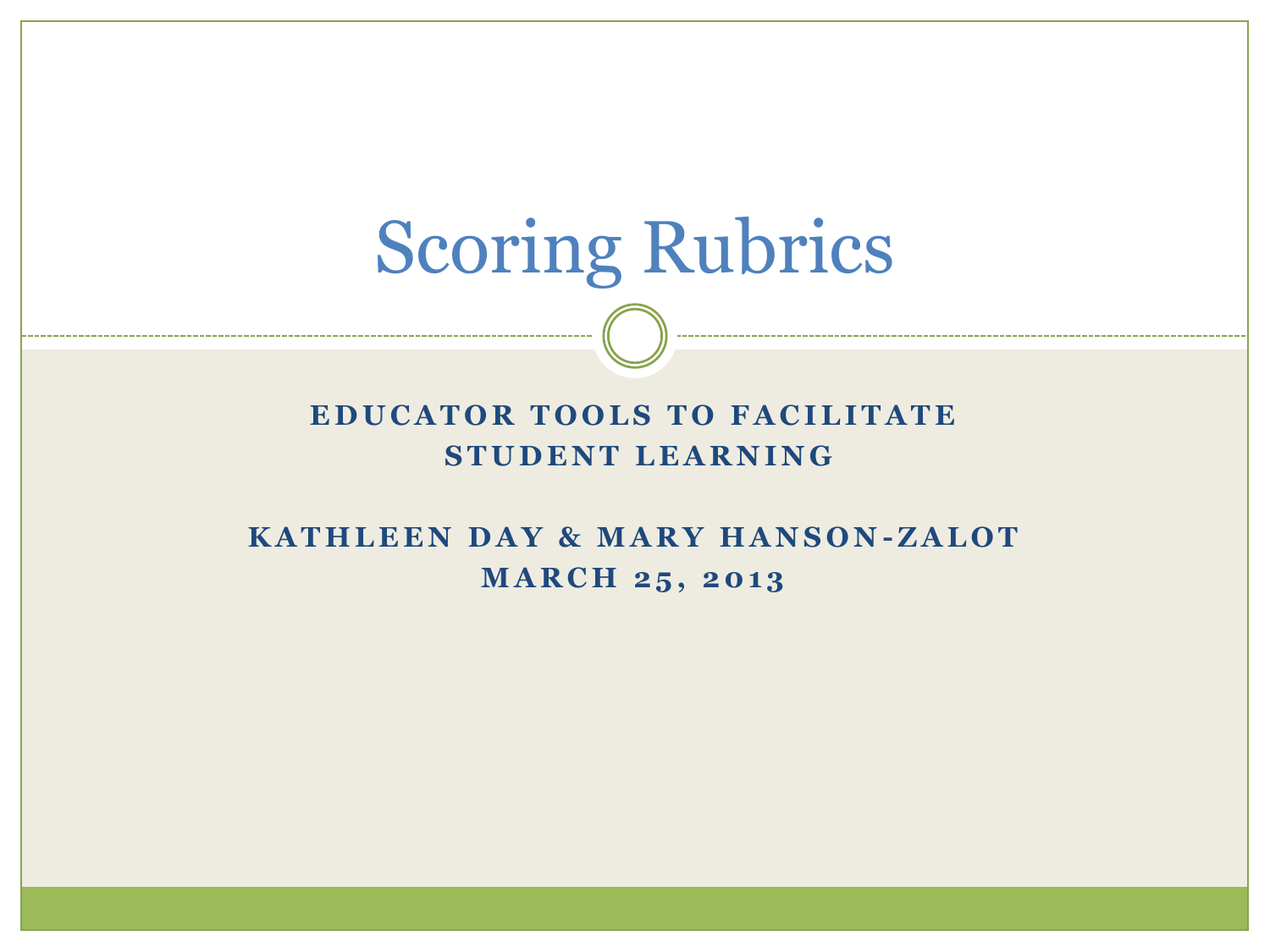# Objectives for Developing Rubrics

#### **Facilitator Advantages Student Advantages**

## Rubric Use Can:

- Make assignment expectations/standards explicit
- Help define "quality" work
- Make grading "objective" rather than "subjective"

- Rubric Use Can:
	- Clarify expectations for assignments
	- Serve as a guide for selfevaluation as a project is created (increases reflection)
	- Support peer assessment of another's work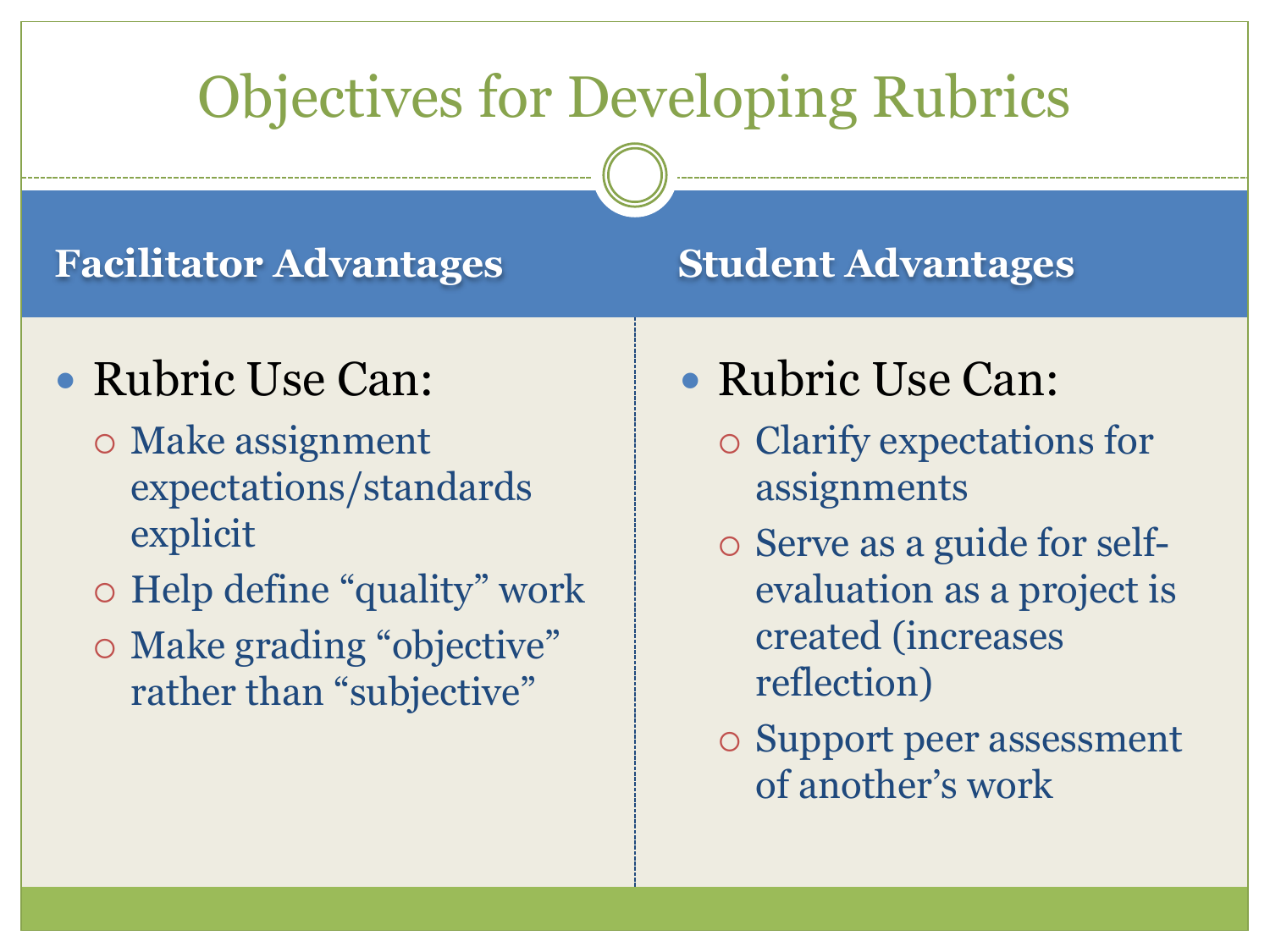# Types of Scoring Rubrics

- Generic
- Task-Specific
- Combination of Generic & Task-Specific
- Analytic
- Holistic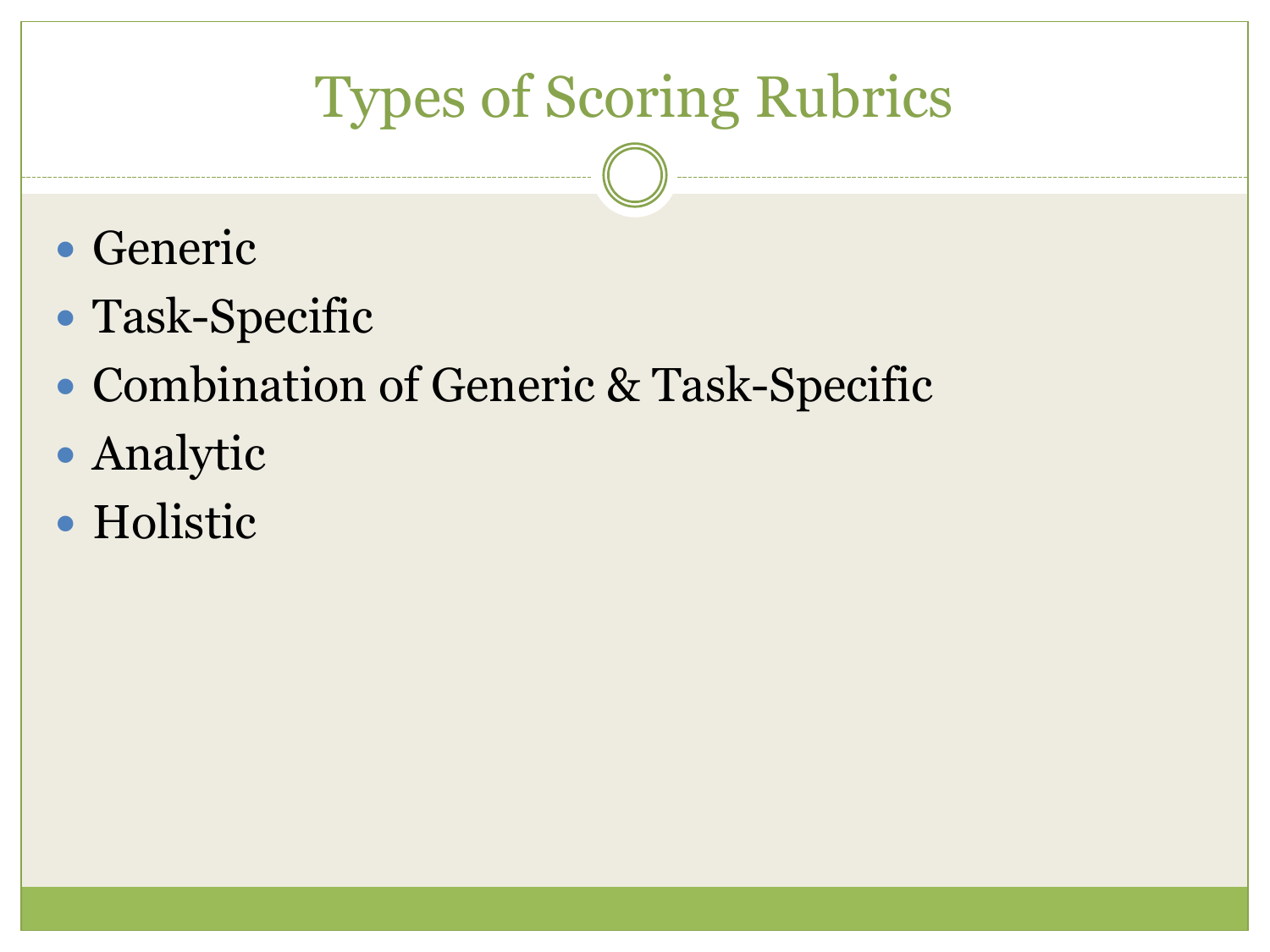# Key Components

## Title of Rubric

## CRITERION QUALITY





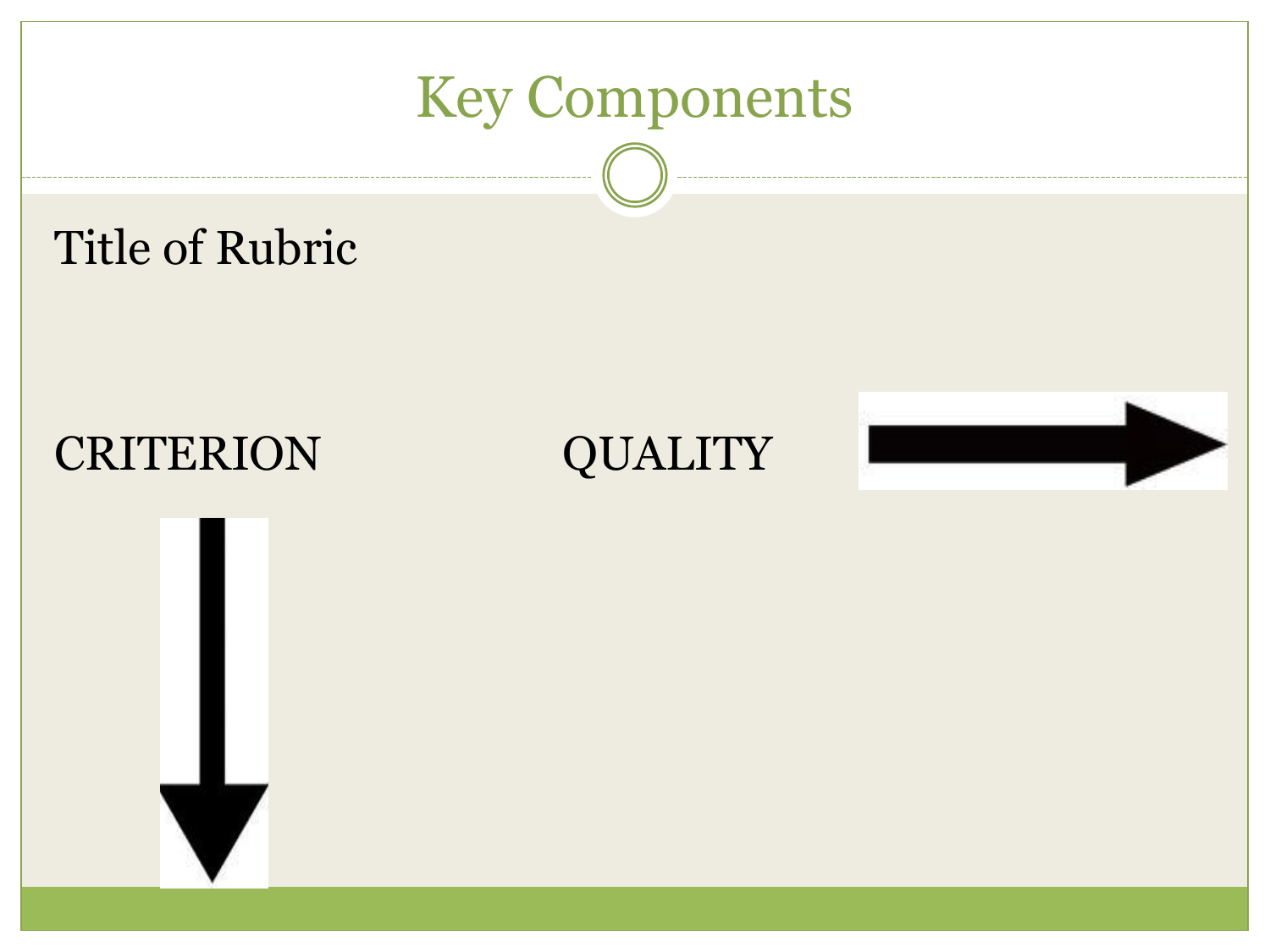# Steps for Constructing a Rubric

- 1. Start with Objective
- 2. Select the Type of Rubric
- 3. Establish the Criteria (use your guidelines)
- 4. Determine the Number of Quality Levels
- 5. Complete the Grid
- 6. Distribute to Students/Call for Questions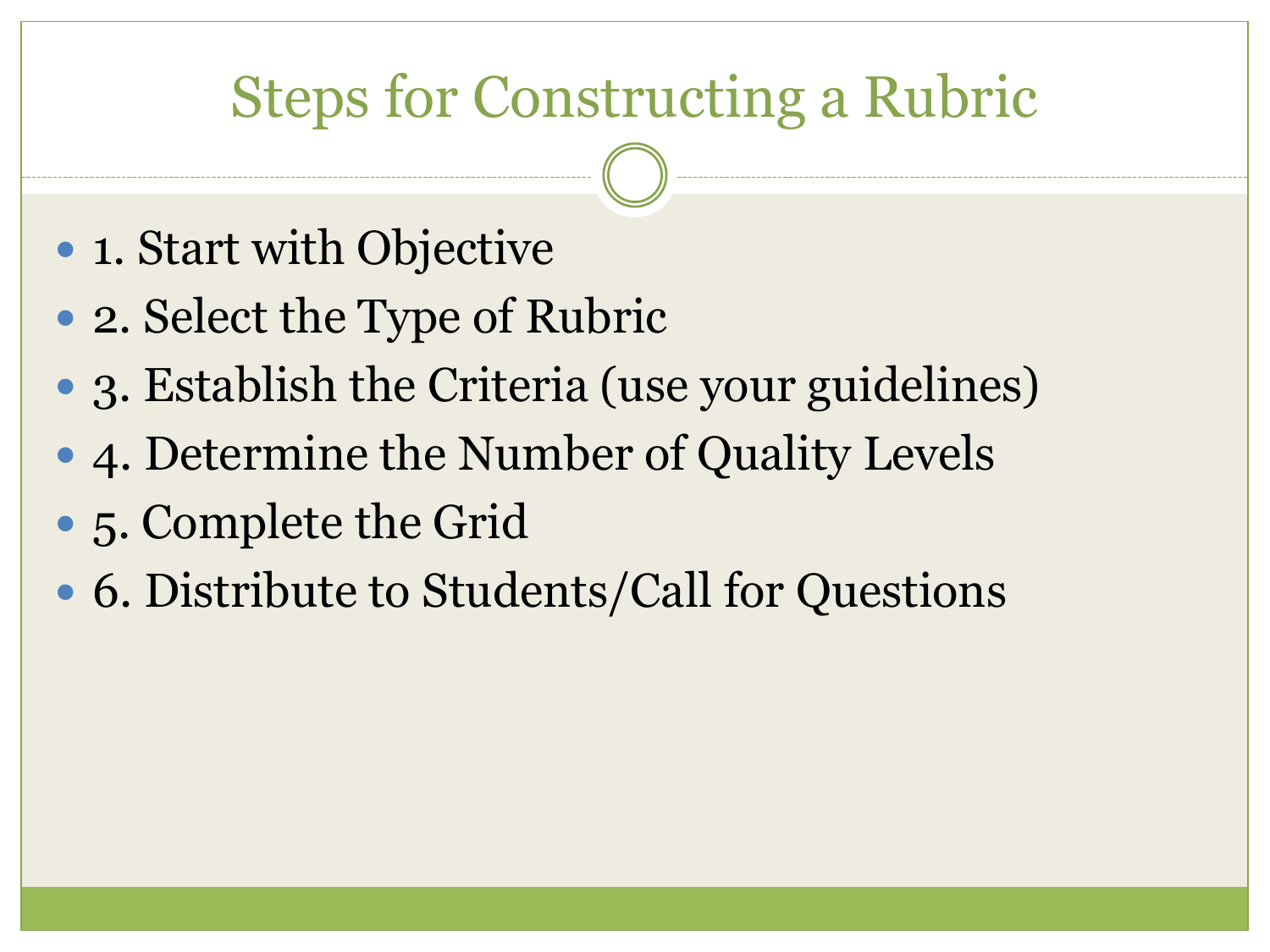# Challenges to Rubric Use

- Unclear criterion or quality indicators
- Complexity increases, but blurs categories
- Stagnate student creativity
- Did you really want a scoring rubric, or an instructional rubric?
	- Student engagement in the process of creating the rubric can offer so much more……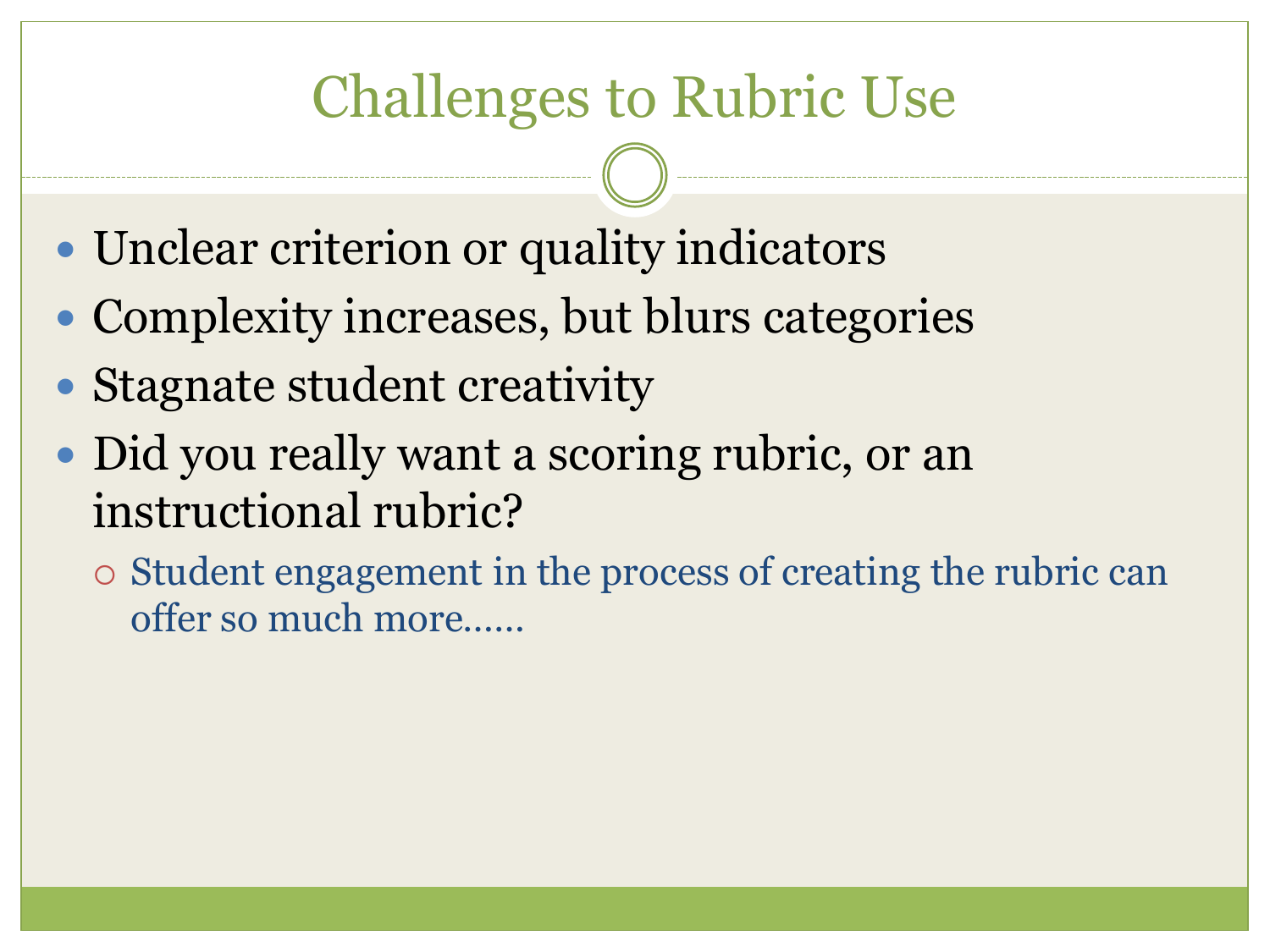# Most Common Types of Rubrics

### **Analytic Holistic**

- Separates out pieces of criteria allowing you to weight them
- Heavily process oriented
- Rates an activity in its entirety
- More product oriented
- Makes broader judgments about work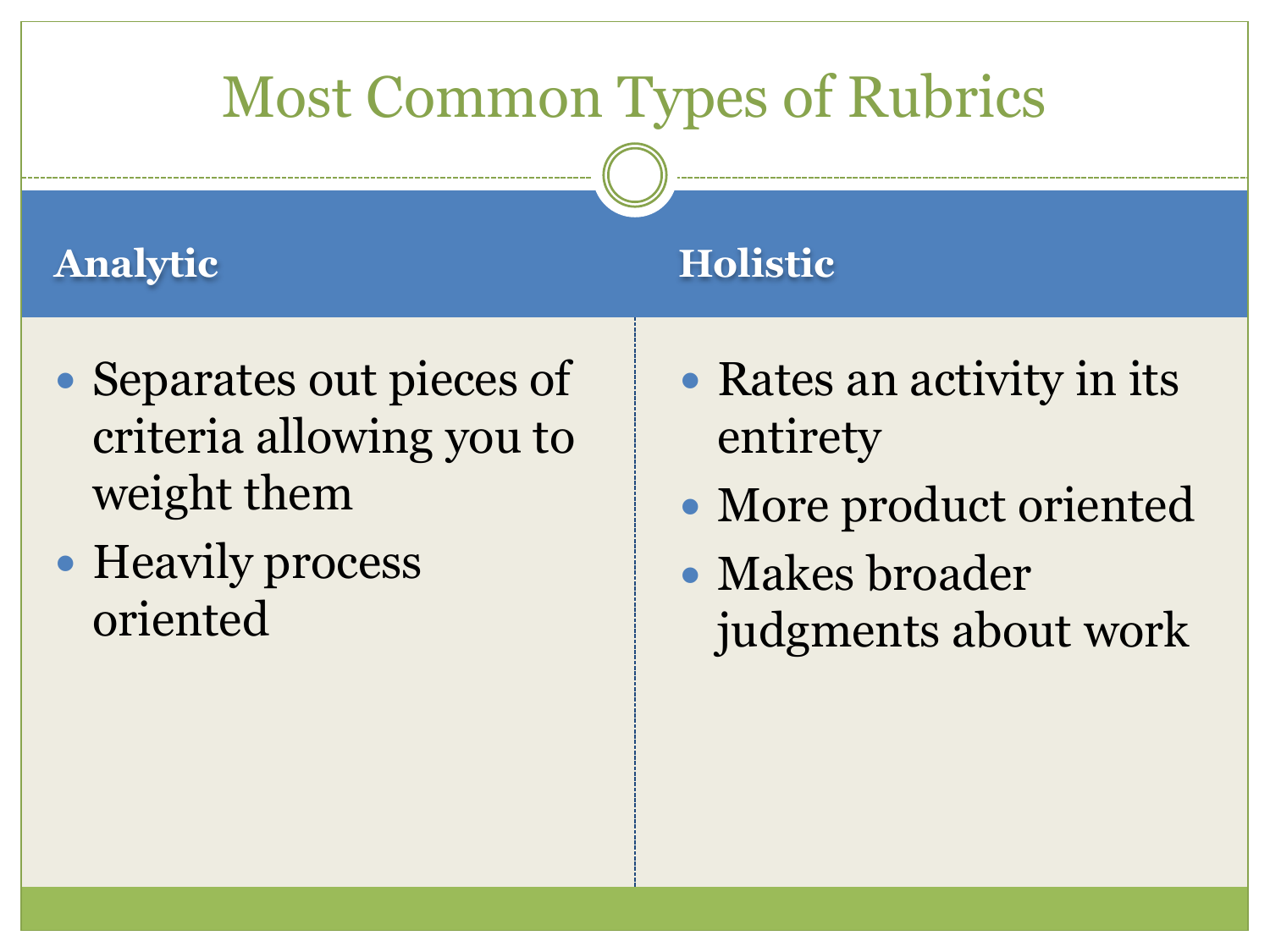| <b>Grading</b><br><b>Section</b>                                   | Criteria                                                                                                                                                                                                                                                                         | <b>Points</b><br><b>Deducted</b> | <b>Comments</b> | <b>Total Points</b><br><b>Earned</b> |
|--------------------------------------------------------------------|----------------------------------------------------------------------------------------------------------------------------------------------------------------------------------------------------------------------------------------------------------------------------------|----------------------------------|-----------------|--------------------------------------|
| <b>Slide</b><br><b>Development</b><br>(20 Points)                  | Development of slides for presentation, clean,<br>$\bullet$<br>professional, and easy to read.                                                                                                                                                                                   |                                  |                 |                                      |
| <b>Issue</b><br>(30 Points)                                        | A discussion of the concern is presented clearly:<br>$\bullet$<br>Comprehensive discussion of the issue and<br>$\circ$<br>why it is a concern. (15 points)<br>How has the issue been addressed (or not)?<br>$\circ$<br>(10 points)<br>Literature is cited. (5 points)<br>$\circ$ |                                  |                 |                                      |
| <b>Nursing Practice</b><br>(20 Points)                             | There is a clear presentation of how this concern drives<br>$\bullet$<br>nursing practice.<br>Describe how the issue drives nursing<br>$\circ$<br>practice. (10 points)<br>How has the media portrayed this issue? (10<br>$\circ$<br>points)                                     |                                  |                 |                                      |
| <b>References</b><br>(10 Points)                                   | 3-4 current (no more than 3-5 years old) and relevant<br>$\bullet$<br>references are used.                                                                                                                                                                                       | $\overline{\phantom{a}}$         |                 |                                      |
| <b>APA Format</b><br>Grammar (10<br>Points)                        | Correct APA format is used (see 6th edition of APA<br>$\bullet$<br>Manual). (5 points)<br>Presentation is free from grammar/spelling errors. (5<br>$\bullet$<br>points)                                                                                                          |                                  |                 |                                      |
| <b>Total Group</b><br><b>Grade</b>                                 |                                                                                                                                                                                                                                                                                  |                                  |                 |                                      |
| <b>Discussion Board</b><br><b>Responses (5)</b><br>Points)         | The student responded to two other group<br>$\bullet$<br>presentations in an insightful manner.                                                                                                                                                                                  |                                  |                 |                                      |
| Group<br>Participation /<br><b>Peer Evaluation</b><br>(5 Points)   | $\bullet$<br>Please refer to the peer evaluation tool for guidelines.                                                                                                                                                                                                            |                                  |                 |                                      |
| <b>Total</b><br><b>Individual</b><br><b>Grade</b><br>(FINAL GRADE) |                                                                                                                                                                                                                                                                                  |                                  |                 |                                      |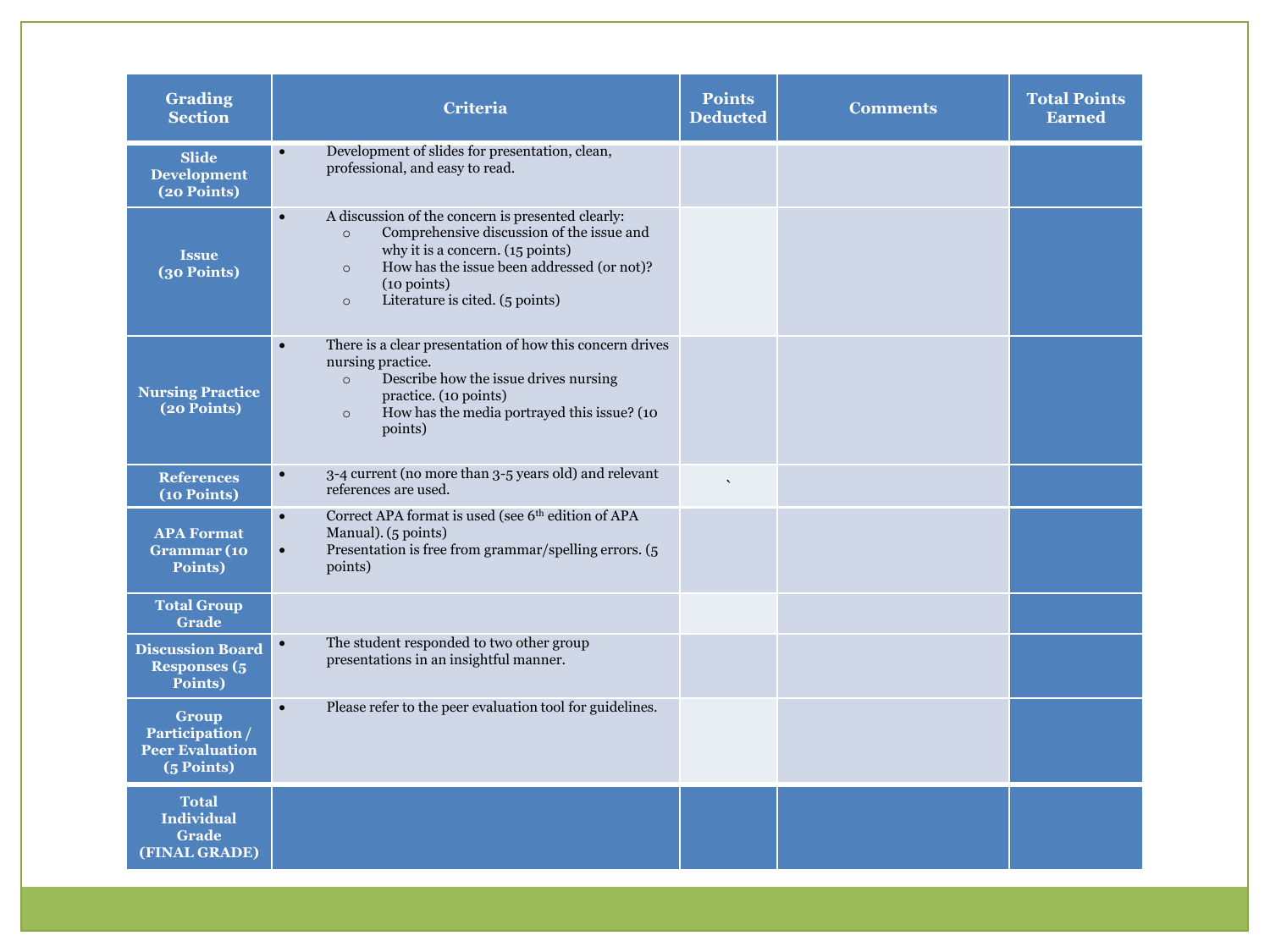## [DePaul University: Assessment](http://condor.depaul.edu/tla/Assessment/TypesRubrics.html)

## [University of Hawaii -](http://manoa.hawaii.edu/assessment/howto/rubrics.htm) [Manoa](http://manoa.hawaii.edu/assessment/howto/rubrics.htm)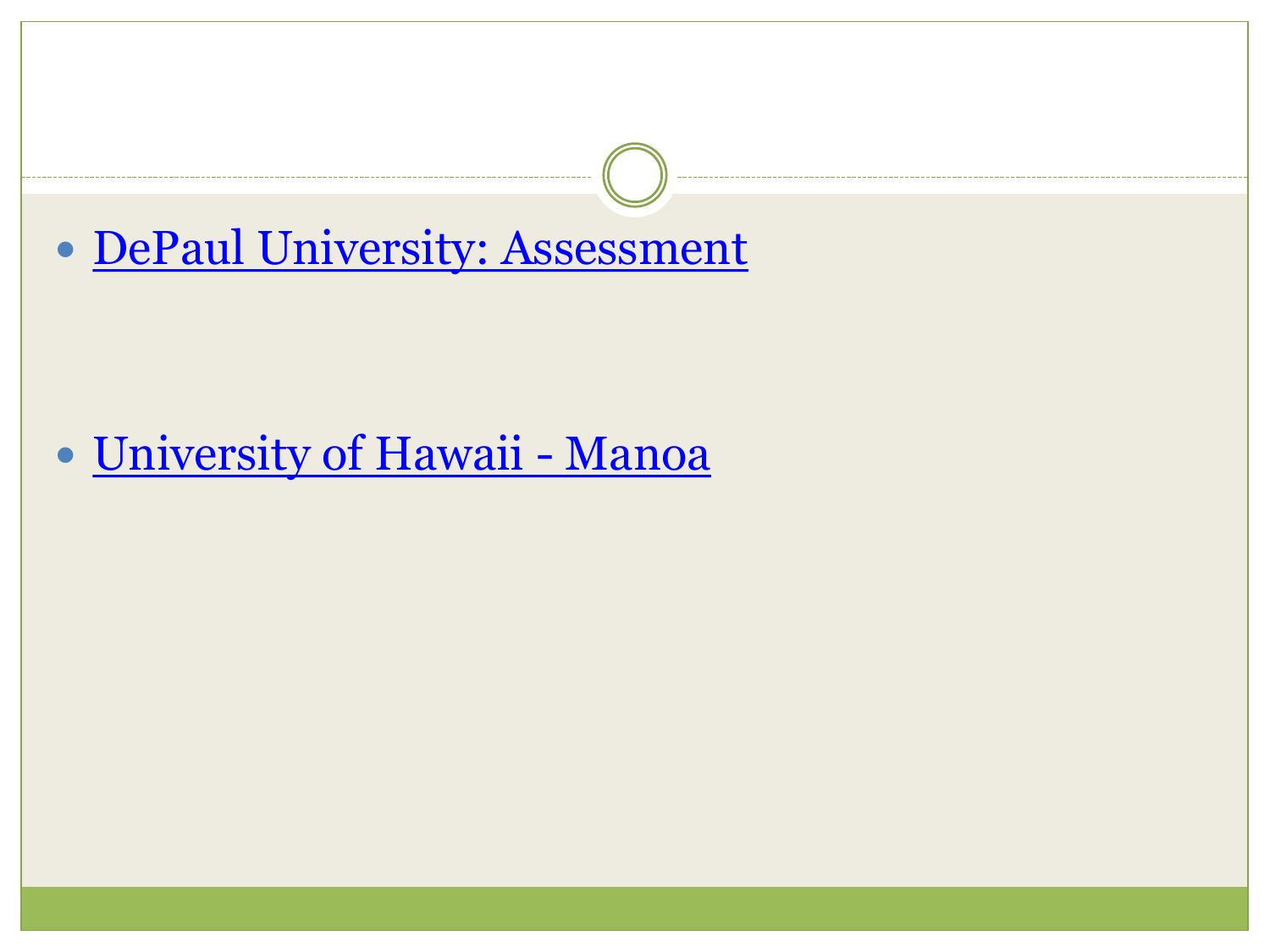| $\sim$ $\sim$ $\sim$ | <b>D</b> EDUC 522 Rubrics Presentation  X                                                   | iRubric: Journal Article Summar                                                                                                                                                                            | iRubric: Journal Article Summar X                                                                                                                                                                           |                                                                                                                                                                                                                            |              |                           |
|----------------------|---------------------------------------------------------------------------------------------|------------------------------------------------------------------------------------------------------------------------------------------------------------------------------------------------------------|-------------------------------------------------------------------------------------------------------------------------------------------------------------------------------------------------------------|----------------------------------------------------------------------------------------------------------------------------------------------------------------------------------------------------------------------------|--------------|---------------------------|
| ◀                    | △ https://www. <b>rcampus.com</b> /rubricshowc.cfm?code=J9A388&sp=yes&nocache=1364173229289 |                                                                                                                                                                                                            |                                                                                                                                                                                                             | $\mathbb{T}^3 \triangleleft \mathbb{G}$                                                                                                                                                                                    | $8 - Google$ | $\mathsf{Q}$<br>ID -<br>介 |
|                      | Grade Levels: Undergraduate                                                                 |                                                                                                                                                                                                            |                                                                                                                                                                                                             |                                                                                                                                                                                                                            |              |                           |
|                      | <b>Journal Article Critique</b>                                                             |                                                                                                                                                                                                            |                                                                                                                                                                                                             | iRubric                                                                                                                                                                                                                    |              |                           |
|                      |                                                                                             | Good<br>5 pts                                                                                                                                                                                              | <b>Fair</b><br>3 pts                                                                                                                                                                                        | Poor<br>1 pts                                                                                                                                                                                                              |              |                           |
|                      | <b>Summary</b>                                                                              | Good                                                                                                                                                                                                       | Fair                                                                                                                                                                                                        | Poor                                                                                                                                                                                                                       |              |                           |
|                      |                                                                                             | The article is clearly but<br>succinctly summarized - only<br>the key points of the article are<br>touched upon. The article<br>summary takes up no more<br>than one third of the total<br>assignment.     | The article is clearly<br>summarized, but some sub<br>points are addressed along with<br>main points. The summary is<br>not succinct, is too long and<br>cumbersome                                         | The article summary is unclear<br>or overly detailed, so long as to<br>appear more like a short,<br>unclear article than a<br>summary.                                                                                     |              |                           |
|                      | <b>Article Choice</b>                                                                       | Good<br>Article selected is current (<5<br>years), topic is specific to task.<br>Article published in<br>peer-reviewed scholarly<br>journal.                                                               | Fair<br>Article selected may be current<br>(<5 years) or somewhat older,<br>topic is related to task, but less<br>specific. Article published in<br>peer-reviewed scholarly<br>journal.                     | Poor<br>Article is barely related to task<br>or is grossly outdated (> 10<br>years). Article not from<br>acceptable source.                                                                                                |              |                           |
|                      | <b>Organization</b>                                                                         | Good<br>Summary is well organized,<br>and clearly stated. The points<br>of the article are clear from the<br>very beginning and the name<br>and author of the article is<br>made clear early in the paper. | Fair<br>Paper is organized, has an<br>intro, body and conclusion. The<br>purpose of the paper becomes<br>clear within the paper and the<br>name and author of the article<br>is mentioned within the paper. | Poor<br>Paper is not well organized, has<br>an unclear or non-existent<br>intro, body and conclusion. The<br>purpose of the paper is unclear<br>and the name and author of<br>the article is not stated or<br>stated late. |              |                           |
|                      | <b>Mechanics Requirements</b>                                                               | Good<br>APA and page length (1)<br>requirements are met and<br>there are no grammatical<br>errors or typos.                                                                                                | Fair<br>APA and page length (1)<br>requirements are met and<br>there are 1-4 grammatical<br>errors or typos.                                                                                                | Poor<br>APA and page length (2-3)<br>pages) requirements are not<br>met. There are 5+ grammatical<br>errors or typos.                                                                                                      |              |                           |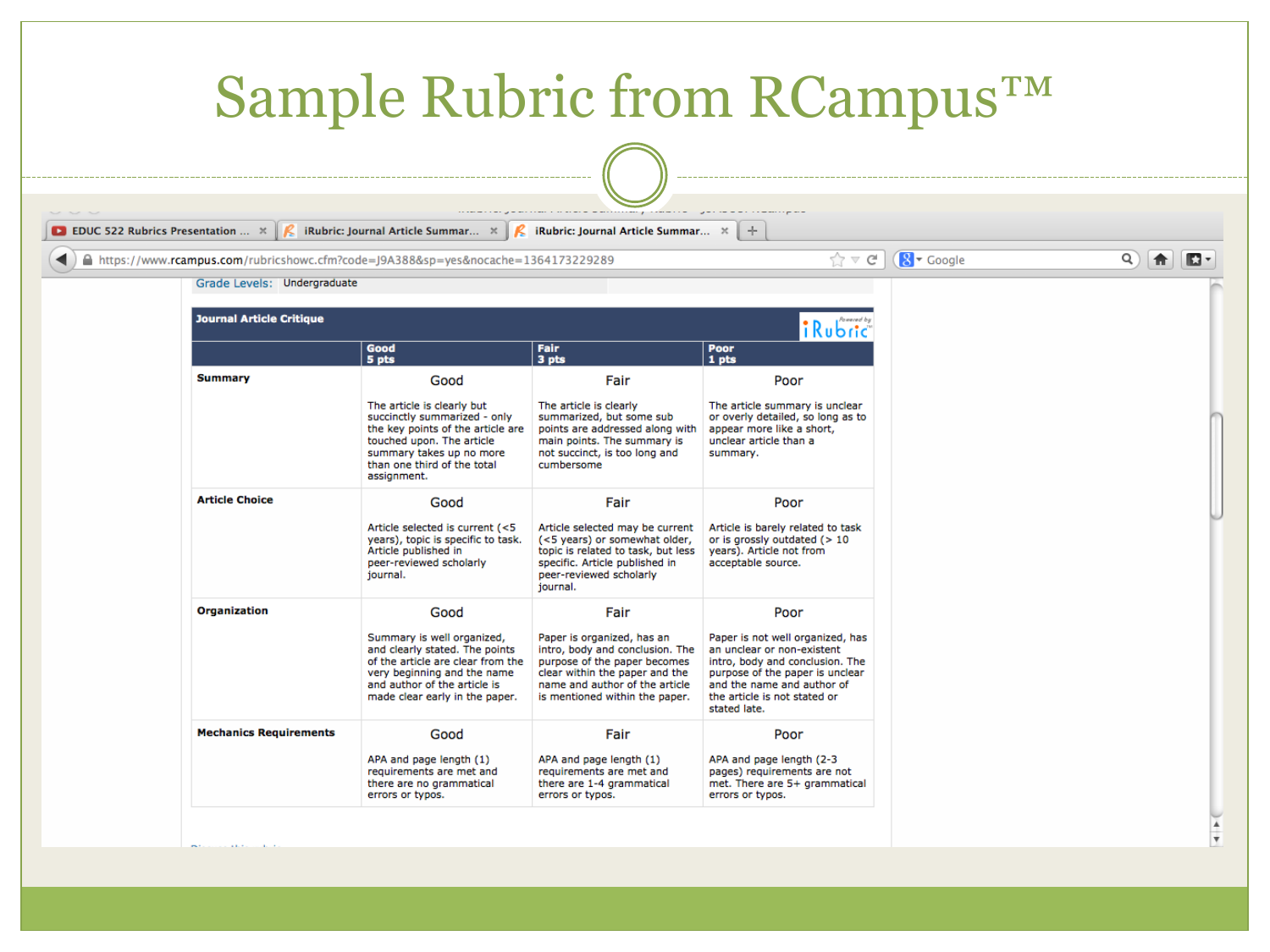

For assistance with rubric generation visit:

<https://www.rcampus.com/>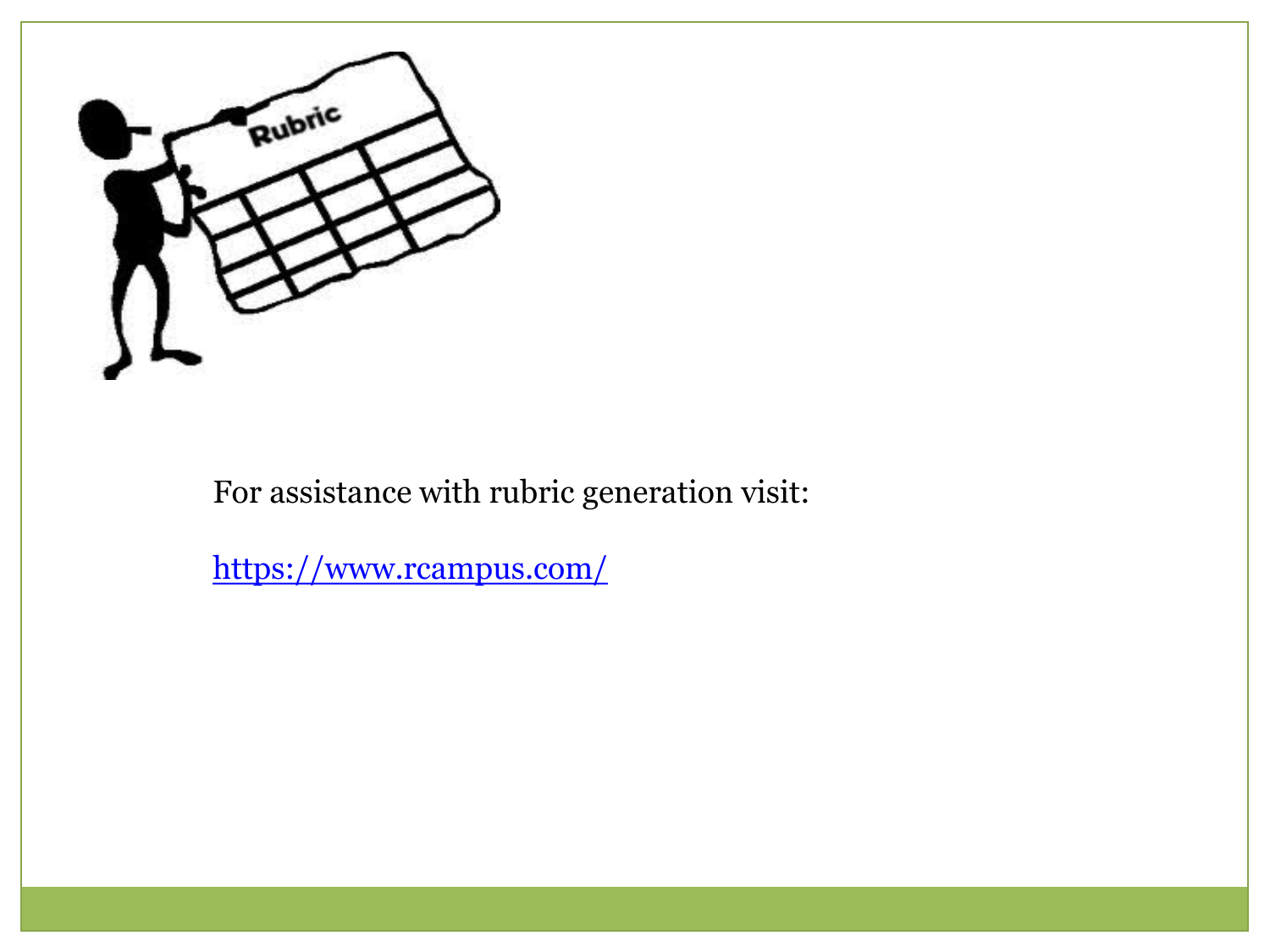